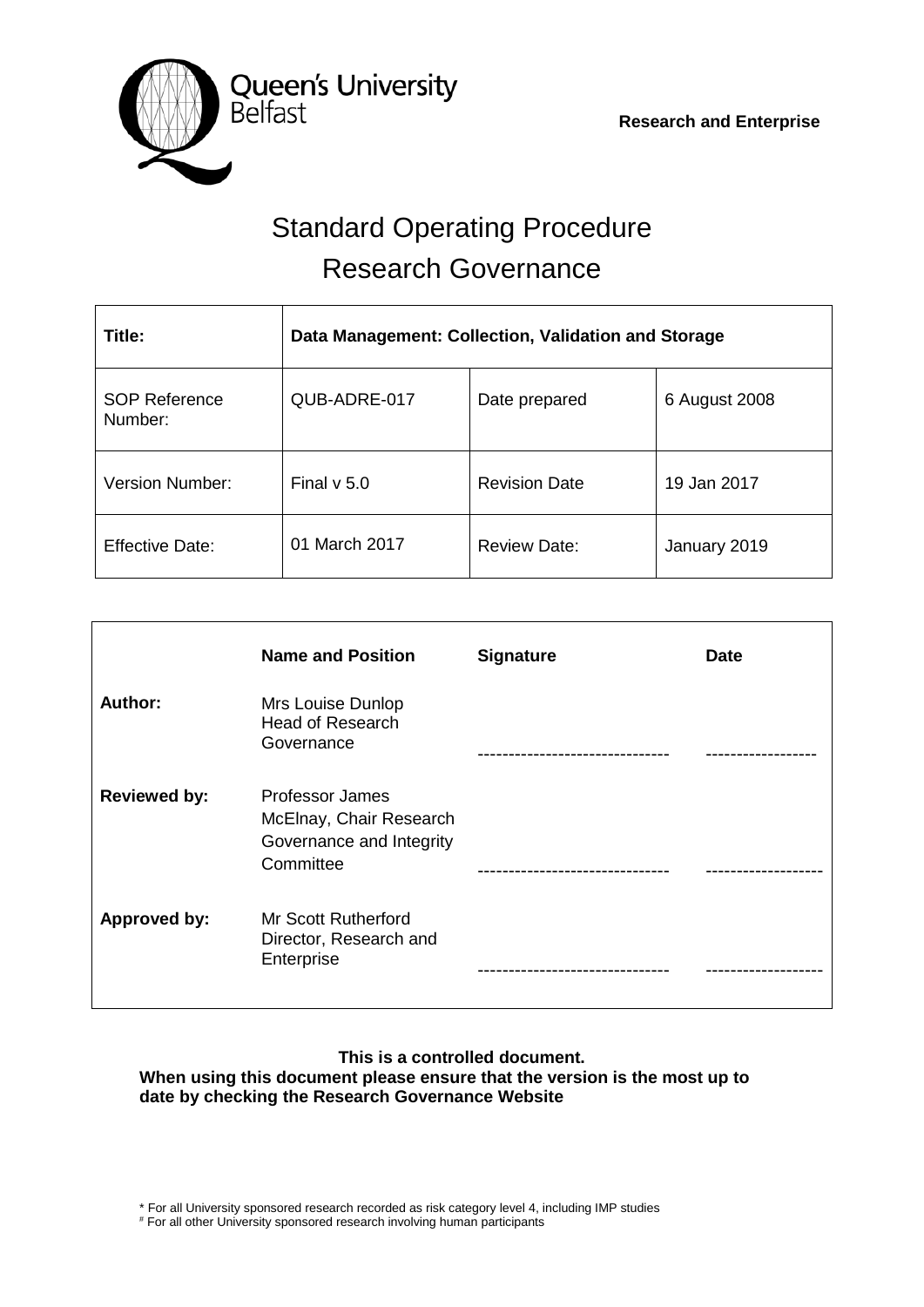## **Do Not Copy**

## Revision Log

| <b>Previous Version</b><br>number | Date of<br>Review/Modification | Reason for<br>Review/Modification                                | <b>New Version Number</b> |
|-----------------------------------|--------------------------------|------------------------------------------------------------------|---------------------------|
|                                   |                                |                                                                  |                           |
| Final $v$ 1.0                     | 10/11/2009                     | <b>Annual Review</b>                                             | Final $v$ 1.0             |
| Final $v$ 1.0                     | 09/09/2011                     | Annual Review/<br>Update following<br><b>MHRA GCP Inspection</b> | Final $v$ 2.0             |
| Final $v$ 2.0                     | 21/08/2012                     | <b>Periodic Review</b>                                           | Final $v$ 3.0             |
| Final $v$ 3.0                     | 23/10/2014                     | <b>Periodic Review</b>                                           | Final $v$ 4.0             |
| Final $v$ 4.0                     | 19/01?2017                     | <b>Periodic Review</b>                                           | Final $v$ 5.0             |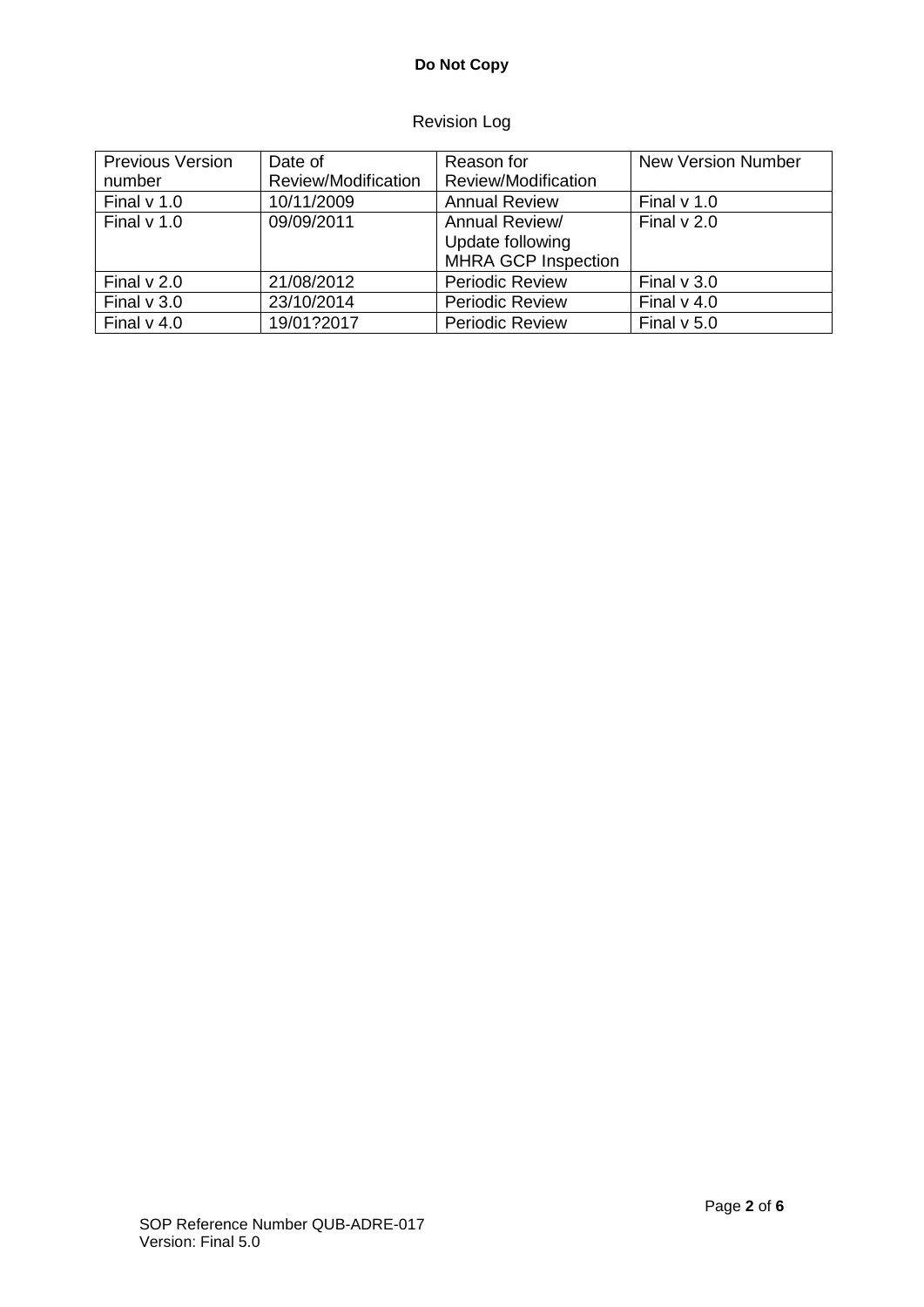#### **1. Purpose**

This Standard Operating Procedure (SOP) describes the procedure for the management of clinical trial data and ensuring that active research data is held in a safe and secure manner.

The primary focus of this SOP is for clinical trials of Investigational Medicinal Products (IMPs) but it is relevant for any research being undertaken under the auspices of the University.

#### **2. Introduction**

The International Conference on Harmonisation (ICH) Good Clinical Practice (GCP) guideline specifies that *"appropriately qualified individuals supervise the overall conduct of the trial, handle the data, verify the data, conduct the statistical analyses and prepare the trial reports" (ICH 5.5)*. A requirement of GCP is that "*the confidentiality of records that could identify subjects be protected, respecting the privacy and confidentiality rules in accordance with the applicable regulatory requirements*".

It is therefore necessary that only essential clinical trial data for the purpose of the study is collected, managed in accordance with the GCP requirements and stored in accordance with the Data Protection Act (DPA) 1998. The DPA stipulates eight principles that must be adhered to.

These are, in summary:

- That personal data must be fairly and lawfully processed;
- Processed for limited purposes;
- Adequate, relevant and not excessive;
- Accurate and up to date;
- Not kept longer than is necessary;
- Processed in accordance with the rights of the data subject;
- Secure;
- Not transferred to countries outside the European Economic Area (EEA) without adequate protection.

Researchers storing or handling personal data must comply with the DPA.

Data management involves the translation of data captured on the Case Report Form (CRF) into electronic data for the purpose of statistical analysis.

#### **3. Scope**

This SOP applies to all studies where the University is acting in the capacity of Sponsor, or Co-Sponsor. It applies to all members of University staff; both academic and support staff as defined by Statute 1, including honorary staff and students.

#### **4. Responsibilities**

#### **4.1 Chief Investigator**

The Chief Investigator (CI) is responsible for ensuring that the research participant is fully informed as to who will have access to the participants data, where it will be stored, by whom, how and how the person's data will be processed. This is most appropriately undertaken through the informed consent process. The CI is also responsible for ensuring that research data is captured, processed and handled correctly.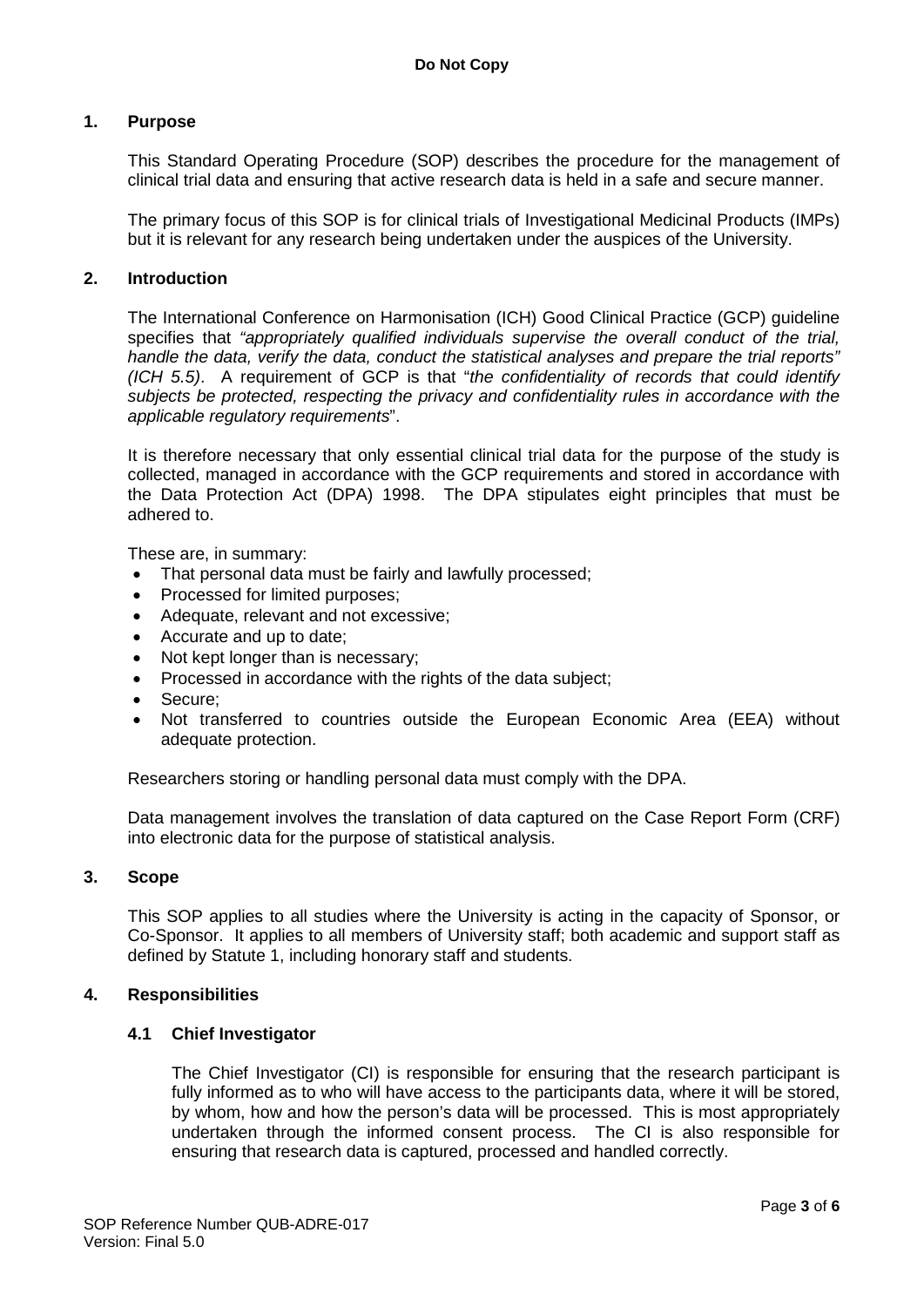#### **4.2 Site Principal Investigator**

The Site Principal Investigator (SPI) on a local research site is responsible for ensuring that research data captured locally is processed and handled correctly in accordance with the requirements of the site organisation and this SOP.

#### **5. Procedure**

#### **5.1 Data Collection**

All requests to collect personal information should clearly state:

- The purpose for which the information is to be used;
- The period of time it is to be retained;
- To whom it is likely to be disclosed.

Sensitive personal data should only be processed if participants have given their informed consent and it has been highlighted to them that it will be stored on University premises (where a Health and Social care patient/client is the research subject). It should also be highlighted that the individual's data may be viewed by members of the research team, regulatory authorities or University/Trust research governance staff.

The case report forms should be completed and stored in accordance with SOP QUB-ADRE-007.

#### **5.2 Electronic Data Management**

The database that the CI uses to capture the study data should be designed in accordance with the protocol and to encapsulate the information collected on the CRF. When this database is being designed it is important to ensure that it meets the ICH GCP requirements for:

- Completeness;
- Accuracy;
- Reliability;
- Consistency.

The ICH GCP guidance states that SOPs for using the database should be in place. These should be study specific and developed by the CI or a designated individual. If a third party is being used to design, build and maintain a study database there should be a formal contract requiring compliance with ICH GCP and regulatory expectations.

The database should be established in a way that changes are permitted but that data changes are documented. There should be no deletion of entered data.

The database must be secure and unauthorised access to the data must be prevented through the use of appropriate password-protection.

A list of individuals who are authorised to make data changes should be maintained.

Adequate backup of the data must be maintained. Storage of data on the University's server provides automatic back-up. If it is not possible to use the University's server, data should be backed up regularly. The back-up files must be kept securely in a separate location of the master copy.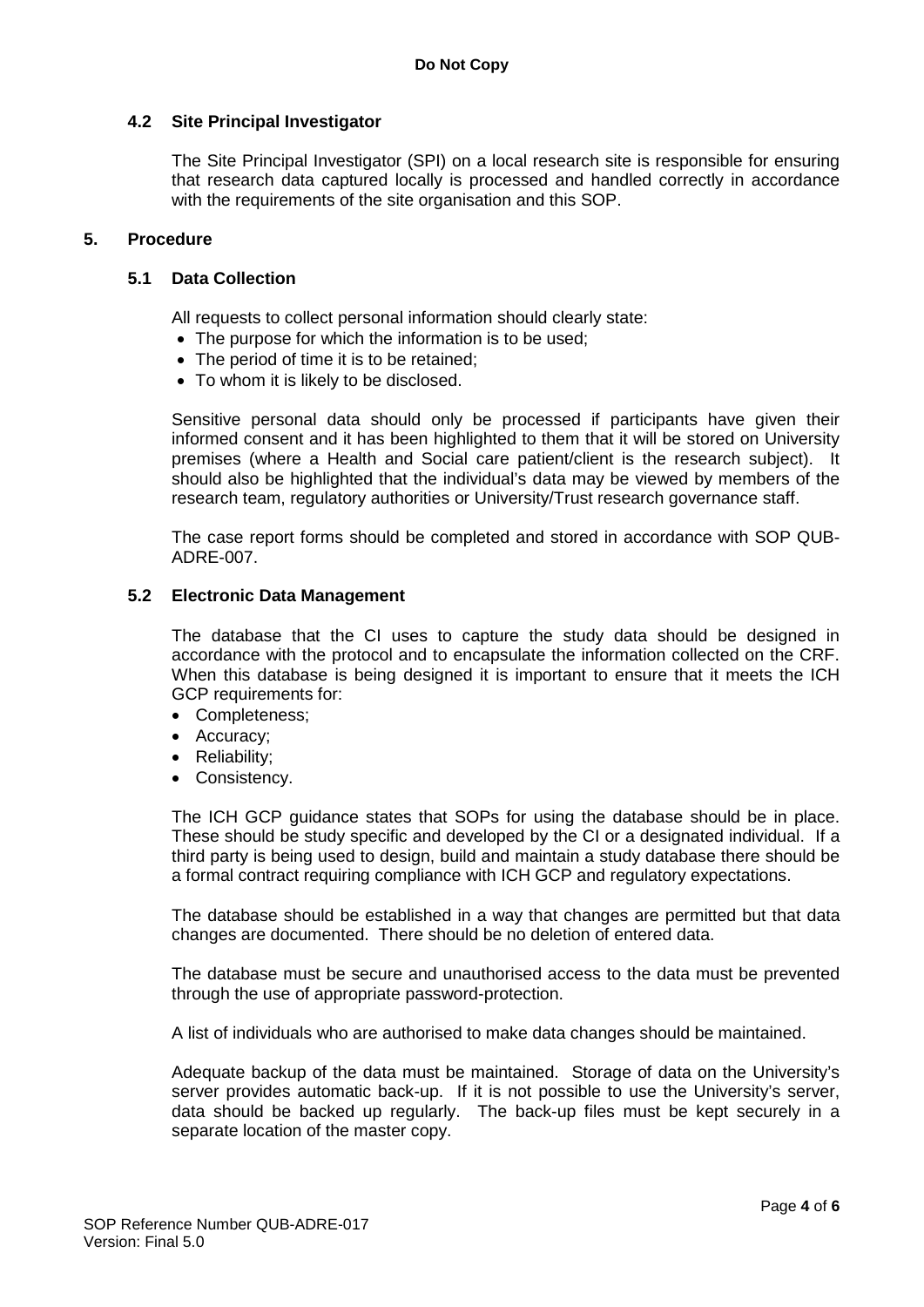Participant data, being entered onto the study database, should be anonymised at the earliest opportunity. This can be achieved through coding (see paragraph 5.3).

Where confidential personal data (e.g. names, addresses, dates of birth) must be retained, this should be held separately and access limited to designated persons.

Any data held on portable equipment such as laptops, CDs, DVDs, memory sticks or portable hard-drives must be risk assessed in accordance with the University's Mobile Computing Policy and this risk assessment must take into account the sensitivity of the information. In addition, portable equipment must have password and time-out protection and encrypted.

Further information can be accessed on the information services website: [http://www.qub.ac.uk/directorates/InformationServices/Services/Security/FileStore/Fileto](http://www.qub.ac.uk/directorates/InformationServices/Services/Security/FileStore/Filetoupload,294891,en.pdf) [upload,294891,en.pdf](http://www.qub.ac.uk/directorates/InformationServices/Services/Security/FileStore/Filetoupload,294891,en.pdf)

Finally, ICH GCP requires that if blinding is involved in the study, the data entry and processing systems allow for the blinding to be maintained.

If data is transformed during processing, it should always be possible to compare the original data and observations with the processed data.

#### **5.3 Coding**

Each subject should be anonymised by being given a unique identifier by the investigator. This should be used on the database as it allows for the identification of all the data reported for each subject.

Responses on the case report forms should be coded, either numerically or alphabetically, to allow for the data to be transferred on to the database. The codes should be determined from the outset and used consistently. It is also important to ensure a value is provided for missing data, 'not known' or 'not applicable'. Fields should not be left blank.

#### **5.4 Data Entry**

It is necessary to ensure that the person(s) responsible for data entry has received the necessary training to undertake this task.

Prior to data entry each case report forms should be checked for incomplete or missing information and any inconsistencies checked with the researcher. A record should be kept both the query raised and the response received.

Once content the case report forms is complete, the person responsible for data input should enter the data accurately and the case report forms stored in accordance with SOP QUB-ADRE-007.

#### **5.5 Data Validation**

It is important to ensure that the data entered into the study data management database is accurate. Therefore it is necessary to validate the data and 'clean' it when necessary. This can be achieved through a variety of methods and depending on the software package used to develop the database. A SOP should be prepared to ensure that data is validated in a consistent manner.